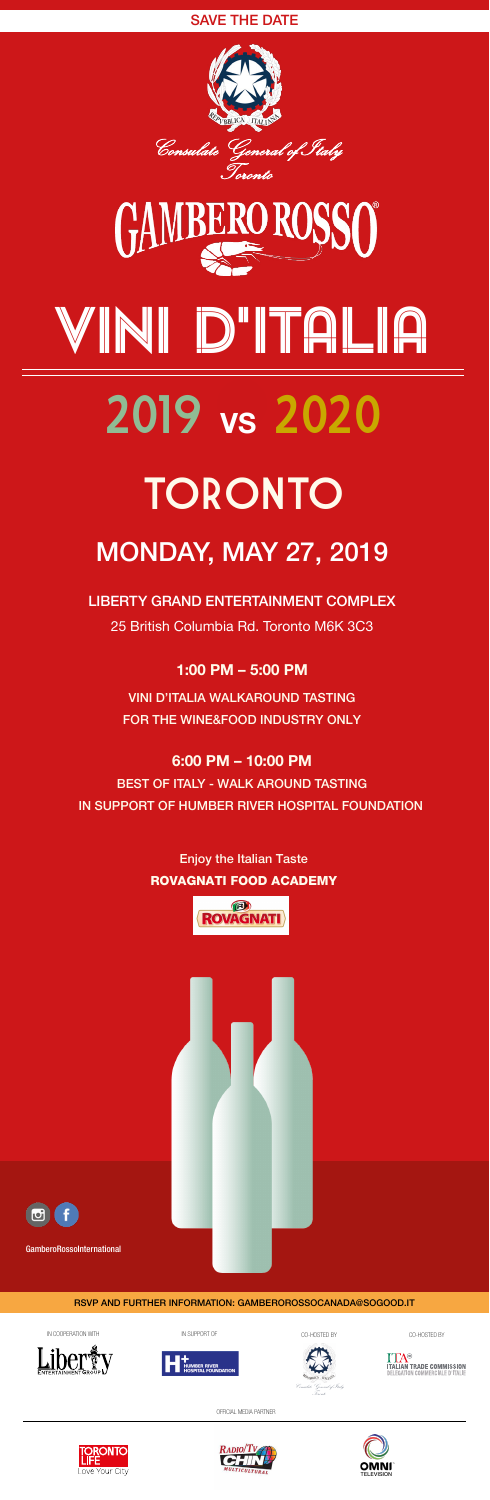

# Tre Bicchieri o'clock in Toronto

The Best Italian Wines are ready to uncorked on may 27

**Under the auspices of the Consulate General of Italy**, the event is presented in partnership with **Liberty Group** and it will take place on May 27th at the **Liberty Grand Entertainment Complex**.

A super premium selection of awarded wineries in Vini d'Italia 2019 will take part in one of the most vibrant wine shows of the year. The walk-around tasting will start at 1:00pm for the media and the trade, and at 6pm to the public with a fee that will support the Humber River Hospital Foundation. A huge selection of new vintages not yet released on the market will accompany the awarded labels in Vini d'Italia 2019 guide.

Purchase tickets on line for charity event: [WWW.BESTOFITALY.CA](Under the auspices of the Consulate General of Italy, the event is presented in partnership with Liberty Group and it will take place on May 27th  at the Liberty Grand Entertainment Complex) - **Ticket price: \$ 150.00**

At 4pm is scheduled the Awarding Ceremony of the Top Italian restaurants in Toronto which displays a super competitive Italian scenario. We remind that the Tre Bicchieri World Tour is only for those wineries that have attained the maximum recognition in the Guide, a guarantee of absolute quality. Canada is the fifth market for Italian wines. In the first 8 months of 2018, the export of Italian wines grew 6,5% in value, at 347,5 million of euros, while the volumes decreased by 3,4%, as revealed by the data of Statistics Canada.

INFO: GAMBEROROSSOCANADA@SOGOOD.IT

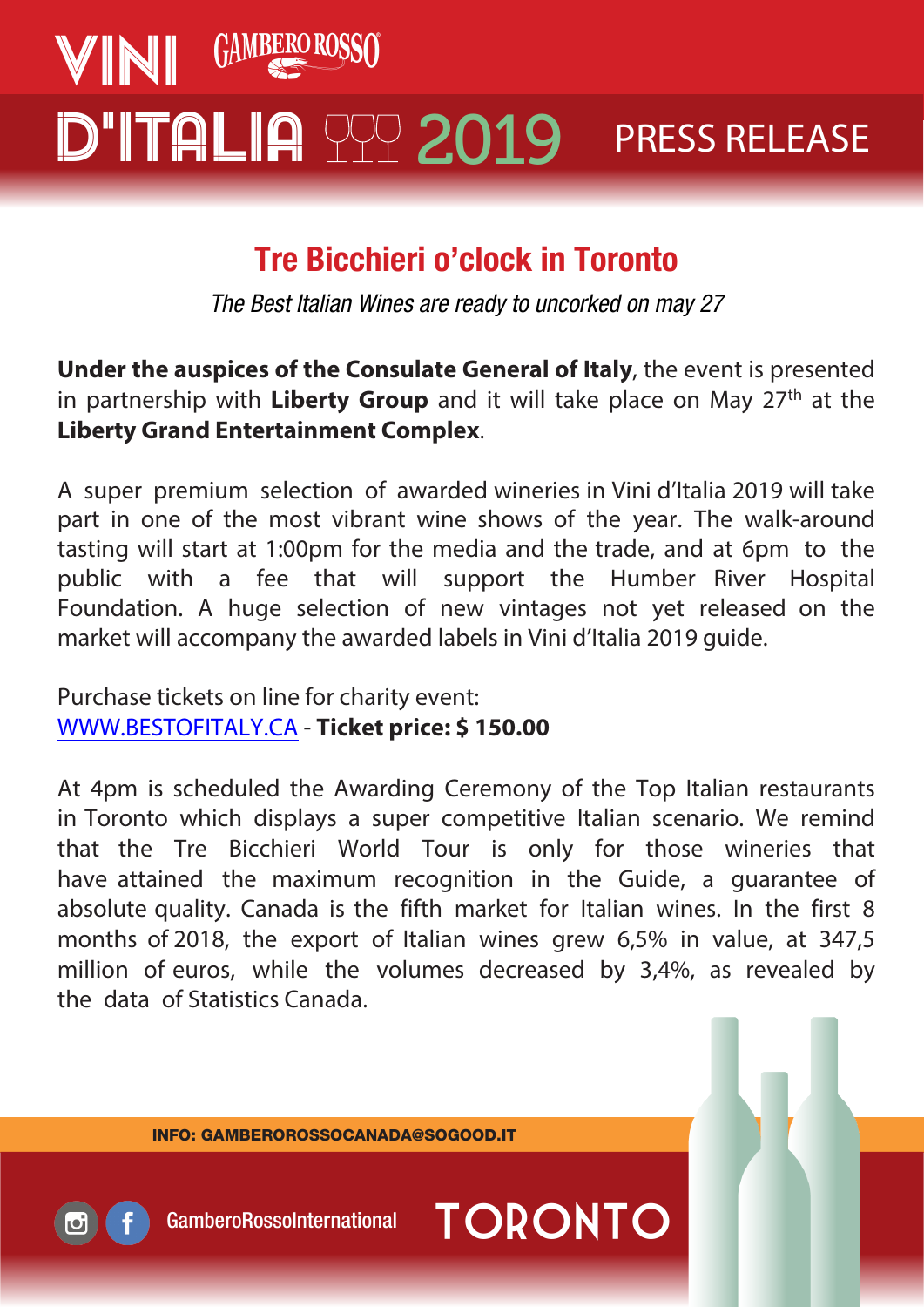



# Rovagnati - Main Sponsor of the Top Italian Restaurants guide

During the event, **ROVAGNATI** will build up a **ROVAGNATI FOOD ACADEMY** in order to display their top specialties, with extraordinary PANINI prepared according to Max Mariola's recipes.

Rovagnati is the Italian market leader in the charcuterie sector: Rovagnati counts over 1000 employees, 2500 daily orders and 25000 customers all over the world. Paolo Rovagnati was the founder, creator and driving force of the business. Under his name Rovagnati group ha salso created a non-profit organization that has the unique objective of social welfare and operates in scientific research, social services, health services and charity.



# From Benevento with love

During the event, the Consortium Tutela Vini del Sannio will set up a special corner of wines. Crispy and vibrant Falanghina del Sannio wines will be on the spotlight with its distinctive refreshing vibe. A very affordable price completes the package.

INFO: GAMBEROROSSOCANADA@SOGOOD.IT

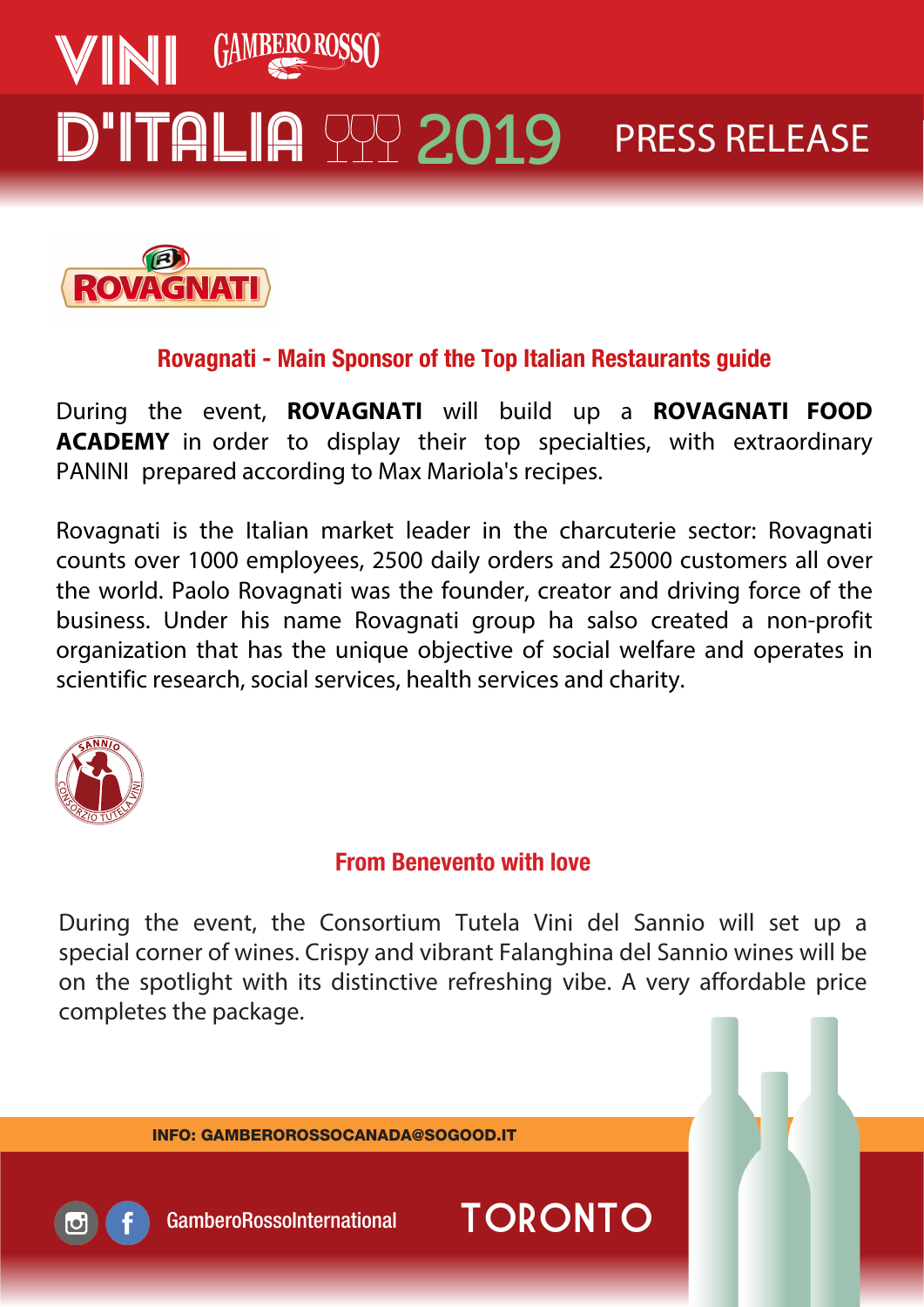

# TORONTO

# MONDAY, MAY 27, 2019

LIBERTY GRAND ENTERTAINMENT COMPLEX 25 British Columbia Rd. Toronto M6K 3C3

1:00 PM – 5:00 PM

WALKAROUND TASTING

FOR THE WINE&FOOD INDUSTRY ONLY

6:00 PM – 10:00 PM

# BEST OF ITALY - WALK AROUND TASTING IN SUPPORT OF HUMBER RIVER HOSPITAL FOUNDATION

INFO: GAMBEROROSSOCANADA@SOGOOD.IT



GamberoRossoInternational TORONTO